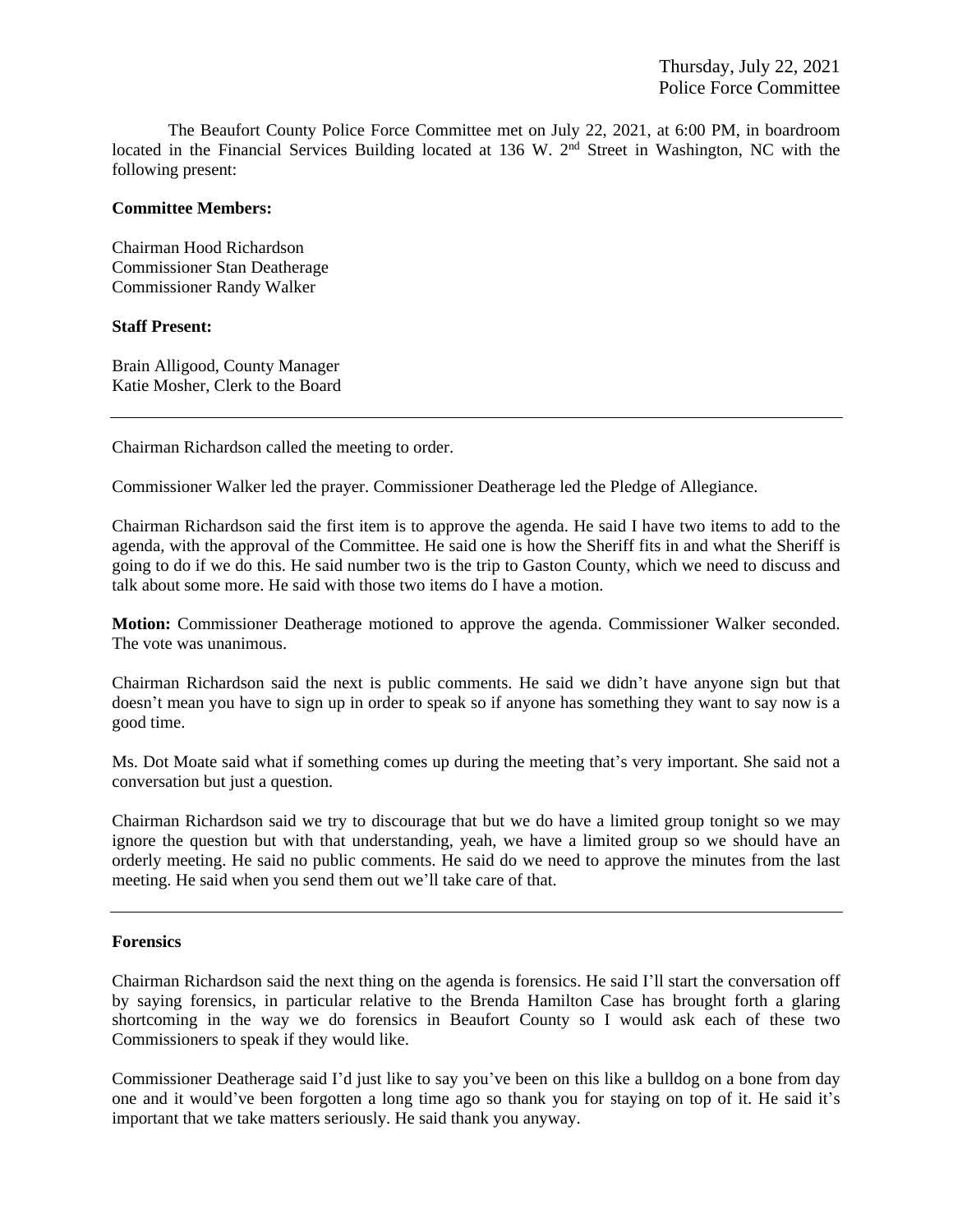Commissioner Walker said is there an actual team that focuses on forensics or is it all who happens to be working that day.

Chairman Richardson said from my knowledge and what I've seen it's who happens to be working that day. He said I know we have a so-called forensic vehicle but the complaints that I have heard from the public, quite frankly, are, you know, with the last sheriff, before Sheriff Coleman, if you didn't steal more than \$1,000 he wouldn't investigate it. He said stealing is still stealing, it doesn't matter what the amount is. He said I don't know what Sheriff Coleman is doing with this, but we have appropriated money in the past for a vehicle that was large enough to haul or carry, if you will, the tools that the, they don't call it the forensic unit but the people who take fingerprints or whatever to haul around with them. He said I never thought it took that many tools, but we have approved special sized pick-up trucks in the past for this. He said so to answer your question, unless the Manager has an answer, I've never seen anyone designated as forensics and for those of us that watch TV, it's a good place to get an education on forensics because for the most part what they do on TV is pretty much in line with what happens and what goes on. He said people dressing up in clean suits and using all the technology to find blood and all this sort of stuff. He said one of the things that has disappointed a lot of people in the County that I have talked to is well they broke into my house or the broke into my car and I would say well, didn't they take fingerprints, no, they just wrote a report and left. He said well, what's happened, nothing. He said part of forensics is record keeping over a long enough period of time. He said part of forensics is continuity of record keeping and what a lot of people don't understand is every time you elect a new sheriff, and some sheriff's departments, all of the records are abandoned, they're walked away from, literally. He said they may keep some on murder cases and important crimes but the rest of it, they start all over again. He said people who are doing forensics need to have an education that leads them, a formal education that leads them towards forensics. He said that is something like biology or one of the other technical fields that requires a knowledge of technical things and I'm positive that we don't have that. He said with a police department you can have people who have a career in forensics, and they can spend 30 years with Beaufort County doing forensics, that's their specialty. He said what you would get from that, that you don't have now, is a series of records. He said for instance we took fingerprints in a certain place, we don't know who's they are, then someone else in the neighborhood was broken into, we took some fingerprints and took some more and finally, three or four of these things match up and we know the same guy is doing it. He said maybe we identify him, maybe we can't. He said the whole point is even on routine investigations Beaufort County, to my knowledge, is not even scratching the surface on forensics from the standpoint of solving crimes. He said now the Hamilton thing, the Brenda Hamilton case, which I'll just thumbnail for you for those who don't know, was an animal attack almost two years ago, February or so, January, in the wintertime she was out walking, and it was near dark. He said she was found near death, which she subsequently died shortly thereafter. He said people started complaining to me right away that the Sheriff's Department didn't cordon off the scene. He said if you've got human blood on any scene you need to cordon it off. He said there's no way that the Sheriff could have known, and when I say the Sheriff I'm talking about his deputies who, under the law is the same as he so when I say the Sheriff it's whoever deputy was there. He said when the Sheriff arrived at the scene and blood on the scene and a woman half dead laying in the ditch there's no way that they knew whether a psychopath had attacked her, or an animal had attacked her. He said they could not possibly have known in the dark like that. He said so common sense would've told you that the scene should've been cordoned off for the collection of scientific evidence and that is forensics. He said another thing that happened is the Sheriff did not want to pursue the case and it took the Commissioners forming a committee, which I was fortunate enough to be chairman of, in order to force the investigation to come to an end and it came to a sorry end because what we found out when we forced this was that the samples had been poorly collected, had been poorly cared for and within forensics one of the things that you do for the protection of evidence, in case there was a human, a criminal in this is you divide the samples in this. He said it's called sample splitting and you divide the samples into two or three batches. He said then you can give those samples to various people and agencies to do things and normally you keep one for yourself so that if you have to prove something and duplicate a result you can pull it out and duplicate a result. He said that's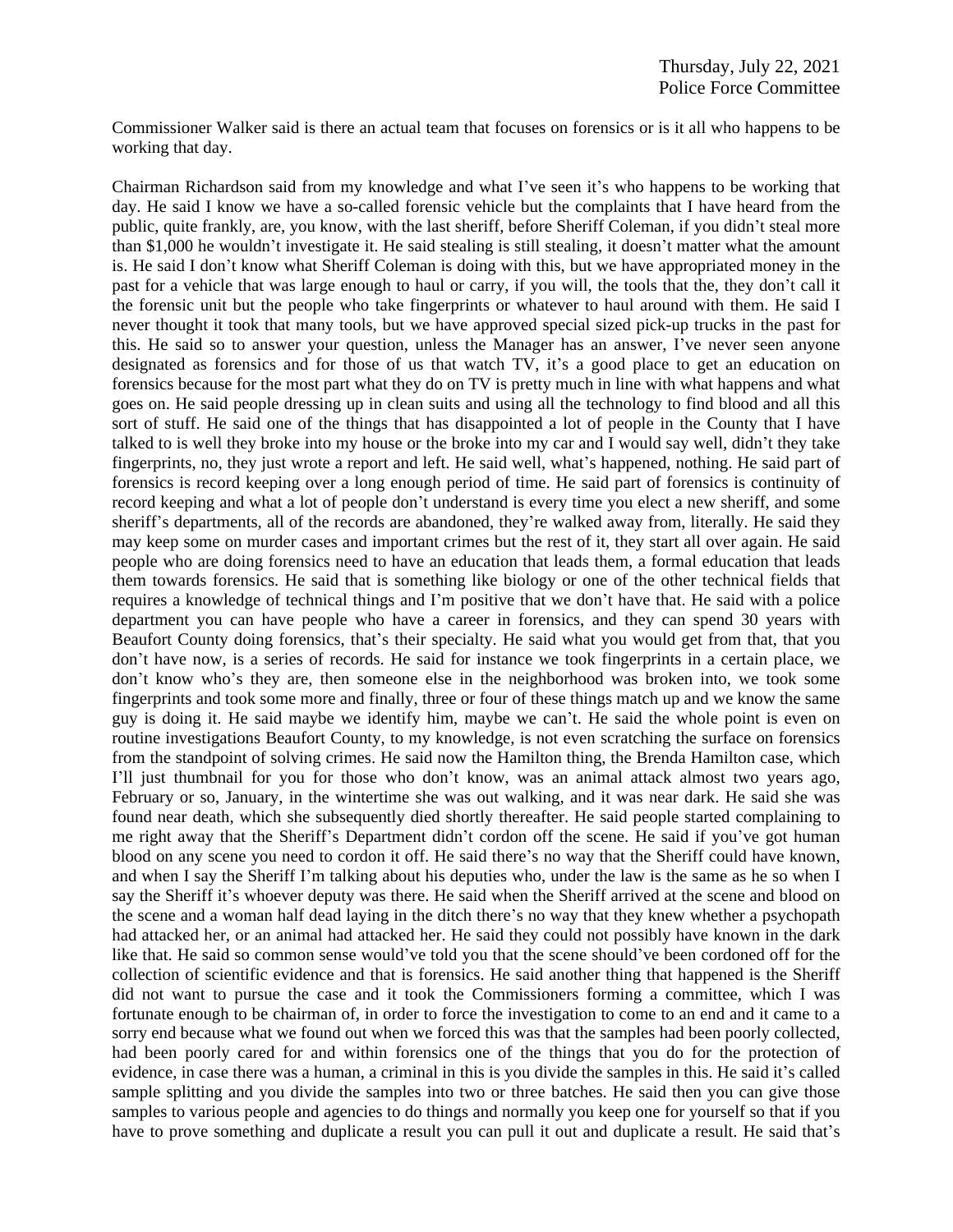why you do that, for the purpose of duplicating results because when you go to trial if you can't duplicate the results you don't have a case. He said so what we found out from this is that the Sheriff was doing nothing even close to normal forensics. He said the samples that he took, oh it sounded good, we tested all the dogs in the neighborhood and all that kind of stuff but the samples from Ms. Hamilton that would've shown us, specifically from the saliva, whatever animal attacked her, what it was, were not collected properly, were not kept properly, were not stored properly. He said the people that did the final testing on this, I talked to the lady in Florida who did this, and she said if I'd had better samples I could give you better results, I only had a few samples. He said she was down to finding something to test, a few samples that were so clean that she was taking a Q-tip over a flashlight over the little indentions in a flashlight to try and find something that she could use for evidence and that's where she came up with the dog stuff, from the flashlight. He said so everything pointed to a canine, but it wasn't the canines that had already been sampled and tested so we didn't have enough evidence for us to go in a direction. He said one of the things we would get out of a professional police department would be career forensic experts who would be there for years and years. He said we could select people who were well enough trained to do the work, who had a formal education that would lead them to forensics, and they could understand the data they were collecting and what it meant. He said we would also have a records department that would last 30, 40, even 50 years for that matter. He said you could probably go back after 50 years and start culling things out and throwing things away, but you would be able to keep records long enough and scientific records long enough and test records long enough so that if you had a repeat offense or a similar crime you would be able to do some real investigative work. He said we all watch TV, and we all see these cases and they're real cases where ten years later somebody is found and convicted of something, even longer periods of time than that. He said that's why we need professional forensic experts in Beaufort County. He said it will make us all sleep better at night, and it will give the public a much better feeling about investigations because at the moment, from what I know, investigations is entirely filling out that report and shoving it in a file somewhere and that's the end of it unless somebody starts pushing it. He said we all know how the Sheriff thing works so far as finding criminals and crime, the public cry comes out and the Sheriff gets on the ball. He said other than that happening if you want your loved one's case really investigated you have to go down and push for it to be done. He said that's not to say you wouldn't have to do that if you had a police department, but you would certainly not have to go to one person, the Sheriff, the only person you can go to to get a crime pushed. He said with that, do you have comments on forensics.

Commissioner Walker said yeah, are you aware if there's been forensic fumbling that has caused a court case to be altered. He said how would you even know, is this a reoccurring thing in our Beaufort County court cases that, oh, they didn't do a good job. He said we probably wouldn't have any idea or wouldn't even know of any.

Chairman Richardson said I haven't heard of any specifically but what came to light out of this, from our committee's work was that forensics is not even close to being handled properly in Beaufort County so I would presume, in a lot of other cases that's the case. He said I know that in break-ins it's a routine thing, we don't try to lift fingerprints, we don't try to do a thorough investigation that we should be doing. He said if we had a police department then we could set up a policy and know what's being done under what conditions this would be done or that would be done. He said right now we have a one-man show with the Sheriff and that is he decides everything. He said the County Commissioners cannot sit here right now and tell you what our policy is on investigating what. He said there's also many unsolved cases over the years in Beaufort County, especially murder cases, that have just died. He said if you go ask the Sheriff about them they don't know anything about them but they're there and I encourage the public to come out and tell us about those cases where people have been murdered or you had serious crimes committed and investigations have just wilted away. He said our problem, to answer Commissioner Walker is we simply don't know because the Sheriff will not make information available. He said the Beaufort Observer, which I'm associated with, we make request after request under the statute and under the law to this Sheriff and the Sheriff before him and they refused to give us the information and just shut it down so what do we do. He said do we have enough information to sue them every day, hardly. He said with a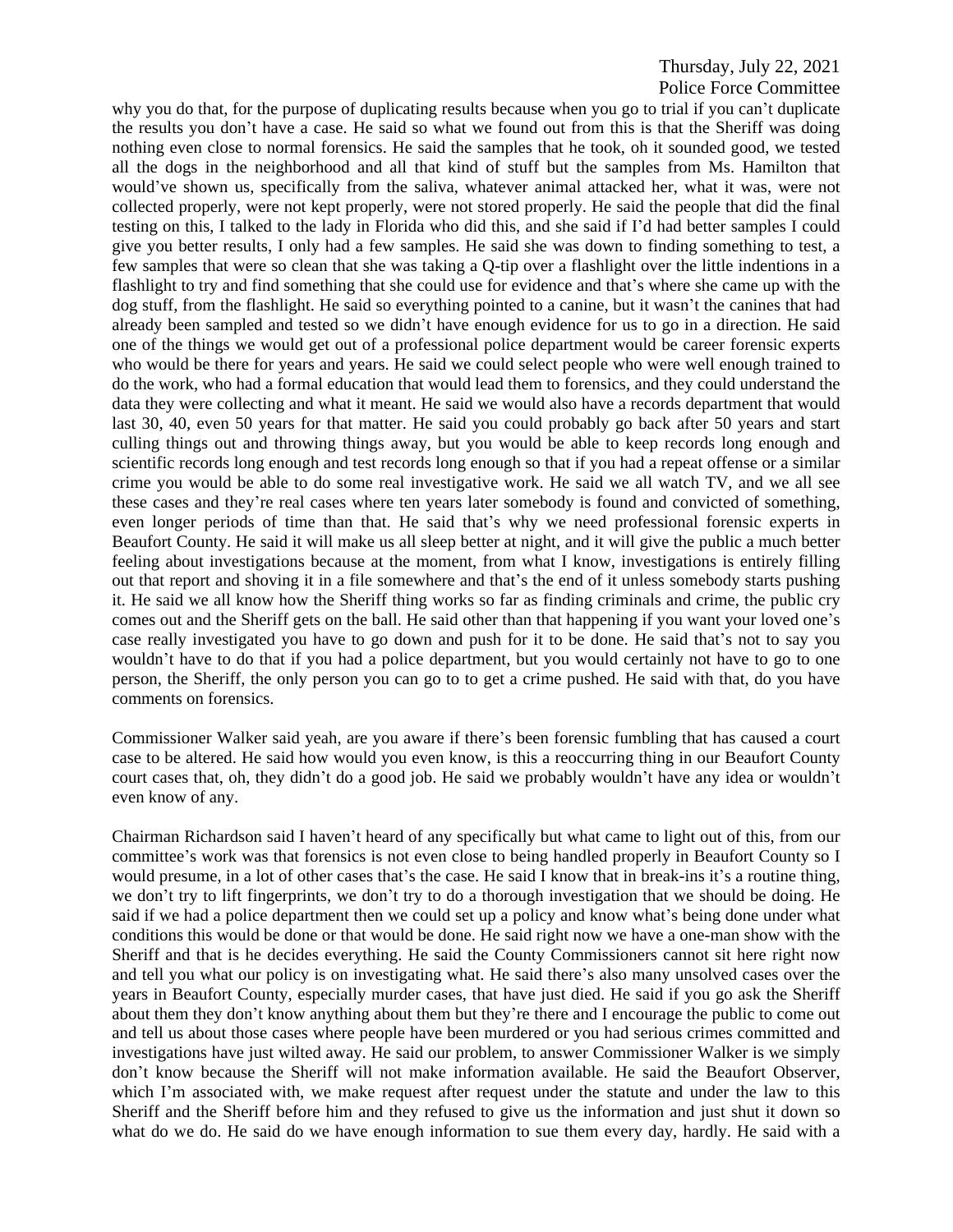police department you will have a policy and you will have a chief of police; you'll have a manager you can go to, a County Manager you can go to. He said you will have seven commissioners you can go to who have influence over what goes on in that department. He said right now one man makes all of the decisions and that's not right. He said democracy, that is not democracy under any stretch of the imagination. He said I'll throw this little statement in too, the Magna Carta, 900 years or what was it, year 900.

Commissioner Deatherage said it was after William the Conqueror, so it had to be around 1016.

Commissioner Richardson said at any rate, the Magna Carta, of the items that were addressed in the Magna Carta, 1/3 of them concerned the abuse of sheriffs. He said the abuse, not of but by the sheriff on the public and one of the things that stands out in my mind, and I haven't read the thing closely is he cannot take up habitat in your home. He said it suddenly became against the law. He said can you imagine if the Sheriff wanted to move into your house and said I'm here, start cooking and saying I can live here as long as I want to. He said they were doing that; they were doing stuff like that. He said that's why we had the Magna Carta which was the beginning of democracy from the English standpoint.

Commissioner Walker said that was June 15, 1215.

Chairman Richardson said thank you for looking that up. He said that's 800 years. He said we've had the same basic system for 800 years and modern crime has definitely outrun what was crime 800 years ago, and what was crime even 500 years ago. He said most of the time the blood was there, they saw somebody shot somebody, it was simple stuff compared to what we have now and all the other things that can happen. He said this is complex criminality today and that's another reason why we need professional police, not an elected sheriff who's going to go around and tell us what he's going to do and what he's not going to do.

Commissioner Walker said I would imagine forensics is a degreed college class.

Chairman Richardson said it probably is.

Mr. Alligood said Commissioner Richardson I sent Chief Deputy Rose a quick text and asked him a question about evidence collection and he said all sworn personnel receive training on evidence collection and preservation. He read we also have several investigators who have received advanced training on how to document and work crime scenes.

Chairman Richardson said okay, well, then we need to start doing what they've been trained to do because they haven't been doing it. He said this is something we can talk more about later on, but this is just an example of when you leave it up to one person who will not tell you what's going on and you have to have the Commissioners behind it to force it to a sorry conclusion. He said it's not right, the public deserves better than this. He said we ask for, at this particular meeting, the next item on the agenda if we're done with that one, has to do with the SBI response. He said we're looking for a police presence to come to this particular meeting and talk to us a little bit about the, how they would fit if a change were to be made, if they had any advice or opinions or whatever and the Manager, I have an email from the Manager that I would like to get into the record because I think it's important. He said if I may, Mr. Manager. He said this is from, dated July 22<sup>nd</sup>, the Manager said to me "I spoke this morning with Special Agent In Charge, Marshal Rogers of the Northeastern District. She said the SBI works off of requests either from a DA or the head of a law enforcement agency, sheriff, or police chief. She said she had not worked personally with an agency like Gaston County Police but the SBI's interaction would be the same no matter what the agency, which agency made the request. She said her office would not be able to add anything, observation or advice, to the discussions the police committee was having.". He said I think that's a great plus because what it says to me is we don't have a problem if you change the way you're enforcing law, criminal law in Beaufort County so nothing would change with the SBI. He said I would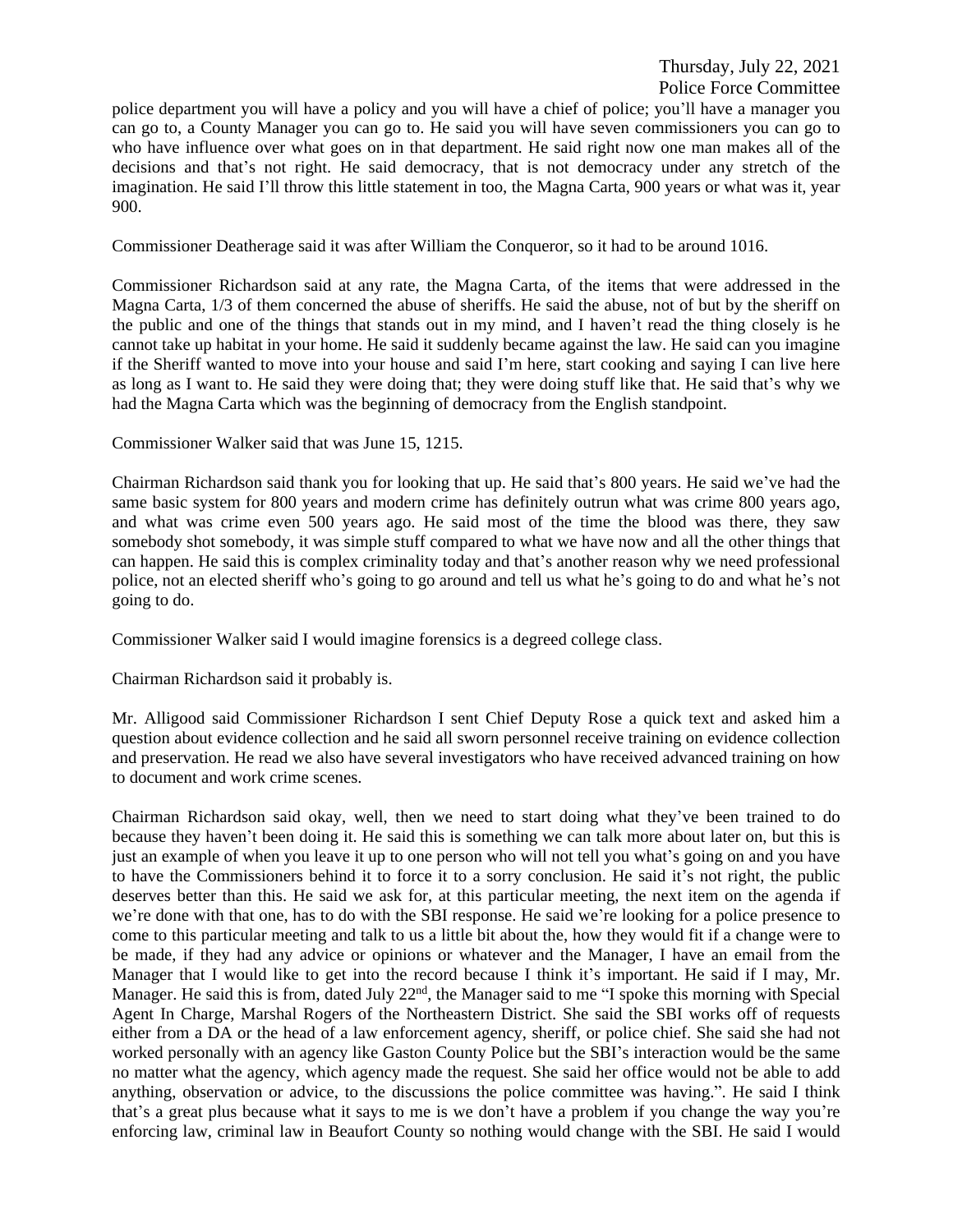presume nothing would change with the FBI so I don't know of any reason that it would. He said for thepublic's information, over half of the law enforcement in the Untied States is done by police departments, not sheriff's, police departments. He said does anybody have anything they want to add.

Commissioner Deatherage said you're on a roll.

Chairman Richardson said I don't want to do all the talking.

Commissioner Deatherage said you're kind of summing it all up. He said I will say this, the one thing I would like to see happen is the politics be taken as much as possible out of the dealings with the people of Beaufort County. He said we're a political body, the people who work for us are political. He said it's the way it is, and the Sheriff is political. He said I'm sure that if we had a chief of police he would be political to a point, but I think he would water down the politics, to a degree. He said that's one good thing of having a police department countywide.

Chairman Richardson said I think it would be a lot less political. He said right now we have both parties represented on the Board so if you have a county police chief and a county police force it would have a tendency to be a whole lot more neutral than it is now and fair to everyone. He said it would also, again, give the public the right, you could come to Commissioners and complain about investigations and how law enforcement was being done. He said right now, who do you go to to complain, the Sheriff won't even talk to Commissioners. He said he won't even come to Commissioner's meetings. He said he sends a mouthpiece. He said this is important that the public be able to represent themselves at getting justice. He said that is very important.

Commissioner Deatherage said yeah. He said the last Sheriff in Beaufort County, and we've been Commissioners for a long time but the last Sheriff in Beaufort County who would come and speak with us on a regular basis was Nelson Shephard and he's been gone a decade and a half.

Commissioner Richardson said I was a Commissioner for about two years, but Nelson didn't mind coming and talking to us. He said if we needed something or wanted something he would come, then explain it himself. He said one of the things that's going on in the public that I hear about all the time is you're setting up two police departments. He said you're going to have a sheriff's department and then you're going to have to have a police department. He said that is not so. He said there's not a word of truth in that. He said the bailiff's, the sheriff would retain control, as the constitution provides, bailiffs, the running of the jail and serving papers so he would have a staff that would do all of those things. He said that staff is already in place now so you wouldn't add any people in that department. He said you would simply take the law enforcement part of the sheriff's department would become the police department and within that law enforcement group you would create some positions that we don't have now, like forensics and other positions that we may need to have law enforcement in Beaufort County. He said so there's no need to add more people. He said the Chief Deputy, if you would, would be the equivalent of the chief of police. He said so would the other officers in the department and right on down the line. He said there wouldn't be any change. He said there's no need to make any change. He said as a matter of fact, with the amount of overtime that I see that is paid by the sheriff's department, now I understand that they work 12 hours there's some built-in overtime with their work, regardless of what you do but it's only about 8% or 9% of their total pay. He said we've paying deputies 15%, 20% or 25%. He said we paid one deputy last year \$92,000. He said I've got the W-4 form to prove it. He said his base salary is about \$55,000 or \$60,000 maybe so there's a lot of overtime that's paid out and the Sheriff refuses to control that overtime. He said there is no control on overtime. He said if we had a police department then we would have much better management of overtime because you would have Commissioners, a Manager and a chief of police who could say why are these people working all of this overtime. He said how do you work that many hours a year to make that kind of money, are you ever at home. He said so a lot of people are making a lot of money at the sheriff's department in Beaufort County but each one of those people is a political appointee. He said keep that in mind so to keep them on your side I guess you let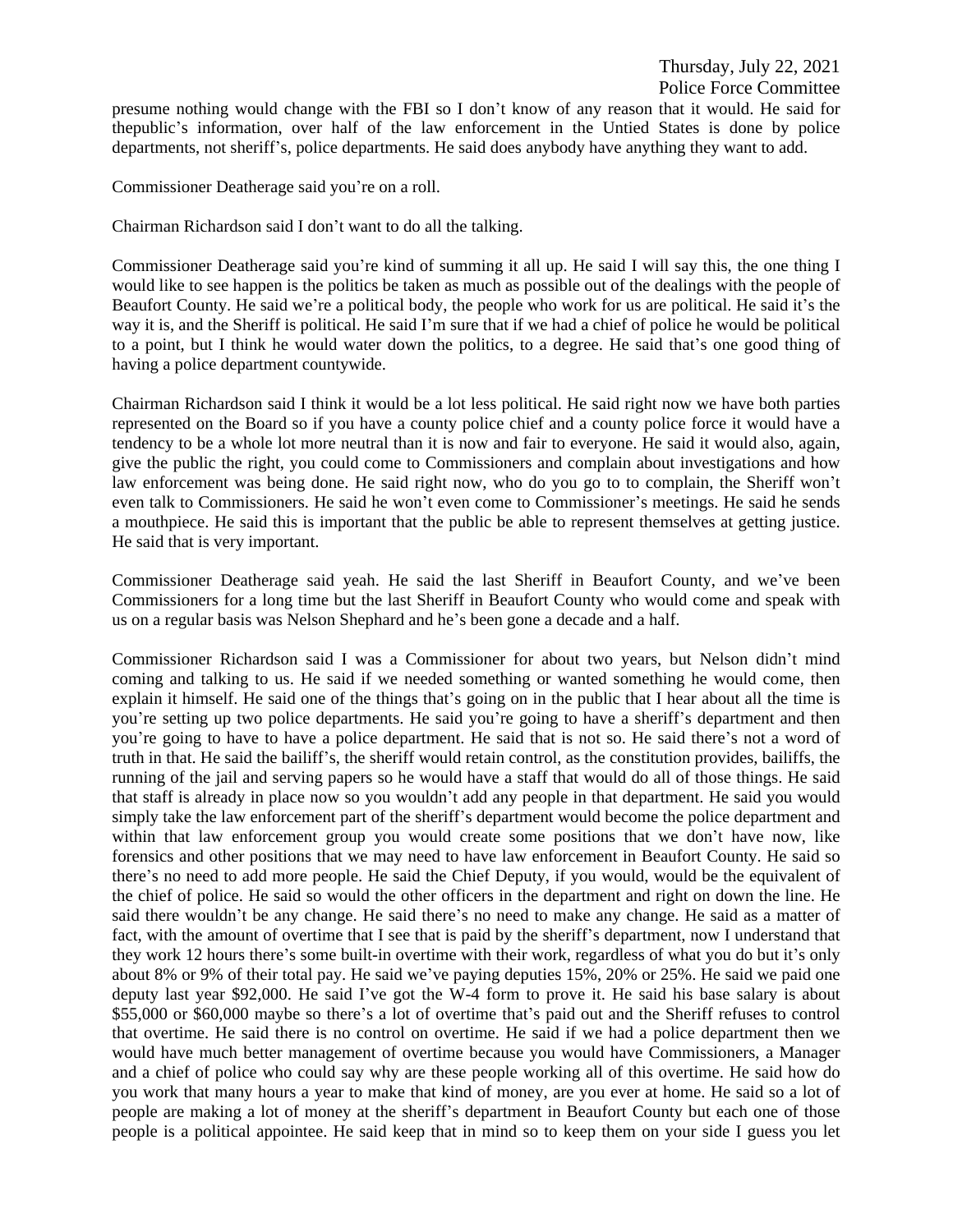them make money and then they go out and campaign for them on election day. He said you wouldn't have to worry about that with a police department. He said a policeman is a policeman. He said look at the police departments we have in the County now. He said a policeman is a policeman, he's not out campaigning for anybody. He said as a matter of fact he's running from campaigning because he doesn't want to be political, he cannot become political. He said so he can spend his time being fair and giving everybody fair and equal treatment. He said so the cost, anybody that's saying the cost is going to go up simply does not know what they are talking about. He said if anything the cost will go down. He said now, Sheriff Coleman, during the last four years he's been in office, he's run through about an extra \$2 million a year, compared to what we were doing before. He said I know one of his big political campaign bills is "I'm saving you money". He said he hasn't saved us one thin dime; he has cost us money. He said look at the cars in the back parking lot, look at the cars with low mileage on them. He said look at the fancy cars, the 15 or so unmarked cars that re not doing any police work, actually, because there's no police markings on them. He said the big vehicles that he has bought for his favored deputies to drive, we wouldn't have that anymore because every vehicle would have a mark on it unless it was a detective car for a purpose that they didn't need to be marked. He said so you'd have at least 15 more vehicles out there in the public that the criminals would be seeing and would give us a much greater presence in the county that the police are here and a lot of times what deters crime is simply the presence of police.

Commissioner Walker said what would you envision the amount of deputies for the sheriff be reduced to under this.

Chairman Richardson said a good example of what goes on with his staffing is this year the Commissioners, I didn't vote for it, I don't know whether you guys did or not, voted to add five deputies to the sheriff, vote to add five more deputies on, why. He said we still don't know why. He said he wanted five deputies and he kept ranting and railing and his buddies that are on this Board decided we'd give him the five deputies. He said I ask, give us a report of the number of domestic contacts that you make in a month's time, during each month, give us a report on the number of criminal contacts you make in a month's time so that we can see whether you need this or not so that you can justify this expense to the public. He said the political sheriff didn't justify anything, but he kept hammering his buddies on this Board until they gave him what he wanted. He said I still don't know why he needed five more deputies. He said one of the things you will get out of a professional police department, this is true in Gaston County, if you don't believe me get on-line and pull up the Gaston County Police and start looking and you will see the report the give their Commissioners every single month. He said it's the number of domestic contacts, the number of criminal contacts, the number of juvenile contacts, it's about six pages long. He said it's more stuff than I want to look at, frankly, but we would have that information. He said the citizens of Beaufort County would have a way to judge and scale how crime is being handled in Beaufort County. He said we need that, you need that. He said you need to be able to sleep at night and right now it's all a secret and the reason it's a secret is because the elected sheriff says it's a secret and the Commissioners that you have elected can't get together and say wait just a minute bub, this isn't how this thing works because it works quite a bit different than what a lot of people in this County thinks it works. He said but as long as he has four friends on this Board he will continue to waste money and any other Sheriff will do the same thing. He said I'll talk about one more thing, there's a guy, and I'll think of his name in a minute, the Manager probably knows his name, who's the head of the sheriff's association.

### Mr. Alligood said Eddie Caldwell.

Chairman Richardson said Eddie Caldwell, right now I'm going on rumor but the friend that told me this swears it's true. He said Eddie Caldwell runs the police, Sheriffs Association. He said those letters that you get in the mail, that I get in the mail, I've got a stack of them, that says please send me some money because the County won't fund me, I don't have enough money to keep you safe in Beaufort County. He said that's a big lie. He said Eddie Caldwell and the Sheriff's Association sends those letters out. He said there was a man in my office less than a year ago, he's a friend, I won't identify him, but he was somewhat, he had some problems, but he told me the Sheriff's Department loves me. He said I said oh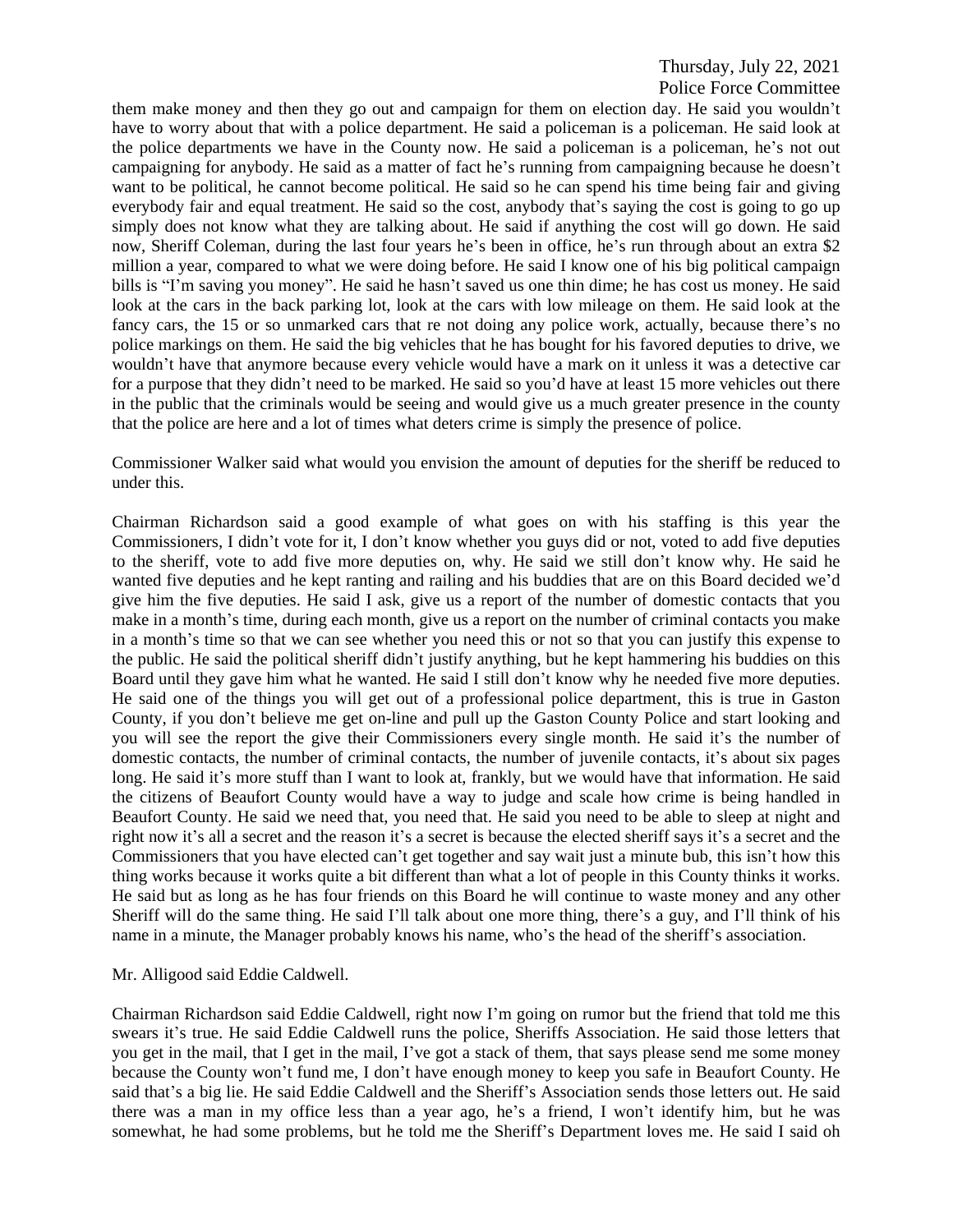# Police Force Committee

really, why's that and he said I gave them \$2,100 last year. He said \$2,100 from those letters that are being mailed out with the Sheriff saying he doesn't have enough money to keep you safe and you have to make a contribution so he can do his job. He said where does that money go.

Commissioner Walker said a nice bumper sticker.

Chairman Richardson said doesn't he, it can't go towards campaigns I don't think.

Commissioner Walker said yeah but you get a really nice sticker when you give money.

Chairman Richardson said oh yeah, when you give the money. He said so, don't give money to any sheriff's department in the State of North Carolina. He said Beaufort County in particular, we've been spending more money every year than we've spent the year before and what we found out is, counting the last Commissioners meeting, was that they took \$50,000 out of one of the funds, which is the fund for telephone where we pay for 911, is what it's called, we used \$50,000 of that we weren't supposed to use and the state caught it during an audit of that fund and made us pay it back. He said all of a sudden we don't need any more money from the Commissioners to do this because we had that surplus in our budget. He said the Sheriff's budget, right now, is a fat budget. He said it's always over funded because people don't want to listen to him complain. He said it's time for this stuff to come to a halt. He said we need justice; we need people doing their jobs and we don't need to be robbed blind by the sheriff's department. He said do you guys have any comments.

Commissioner Walker said I did vote for the five deputies, but I figured he'd let so many people go and the SRO's were being altered, somebody had to do the work.

Chairman Waters said they let 12 SRO's go. He said what we did was increase his normal staff by five people, that's what we did. He said I don't see a justification yet for doing it. He said I can't see why, he can't tell you why, he wouldn't tell us why because he doesn't have to because it's so political. He said we need to get out of the politics, and we need to get professional law enforcement and get away from this stuff.

Commissioner Deatherage said if everyone remembers, I think it was before you became a Commissioner we had a problem with his request for funding. He said there was \$250,000 or so dollars sitting in his account and rather than use that money for additional deputies he wanted to use that money for magnificent raises for certain key personnel for him.

Chairman Richardson said you're talking about Sheriff Coleman.

Commissioner Deatherage said yeah. He said increasing IT staff, a lot of the money just seemed like it was going into a hole. He said I voted against it; I know Chairman Richardson voted against it, but I believe he did get it.

Chairman Richardson said he wound up giving his buddies \$15,000 raises.

Commissioner Deatherage said somehow, I don't know if he got it through the vote but somehow he worked it out.

Commissioner Walker said were these reoccurring raises towards salaries or were they bonuses.

Chairman Richardson said it wasn't a bonus, it's going to be reoccurring. He said whatever he gave them last year they're getting again this year.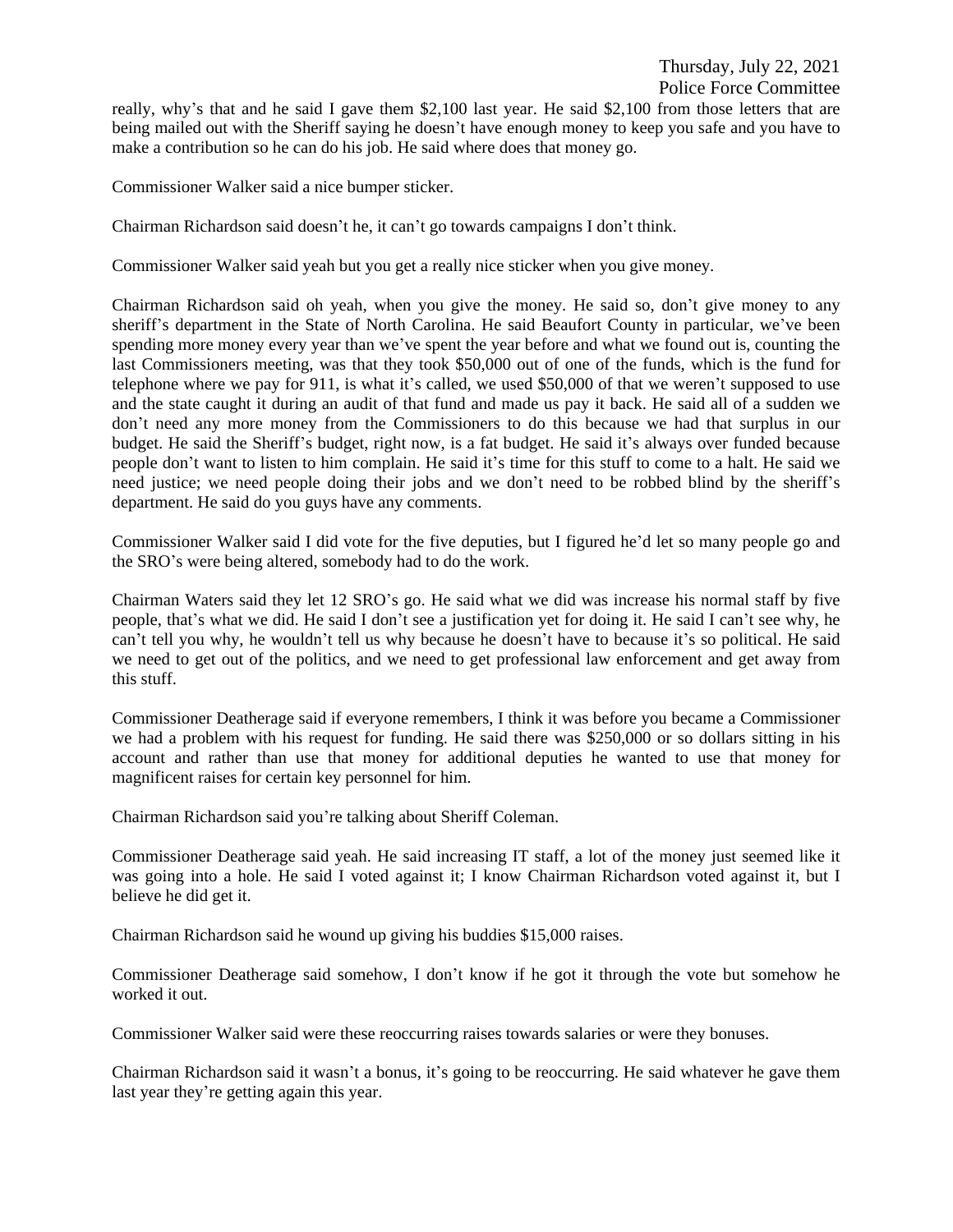Thursday, July 22, 2021

Police Force Committee

Commissioner Deatherage said that's pretty big money. He said basically I think the Commissioners, at least some of us, made the pronouncement okay, this is the people you wanted to add. He said at this time they still had the SRO's. He said this was before Sheriff Coleman decided he didn't want the SRO's anymore, but they still had the SRO's at this point. He said I think the SRO's conundrum just added more fuel to the fire to be extra political, and you're quite aware of that whole SRO situation.

Chairman Richardson said do you have anything else to say. He said I know I've done all the talking.

Commissioner Deatherage said you're on a roll.

Chairman Richardson said how the sheriff fits in, I alluded to this a while ago. He said you're still going to have a sheriff, you're still going to elect a sheriff if we have a county police force, he is going to be responsible for running the jail, managing the bailiffs in the courthouse, and serving papers. He said that's what the constitution says his duties are. He said to remind you the way that sheriffs got into enforcing criminal laws is somewhat by accident because in the old days when you had a county courthouse, and the sheriff is sitting here, and somebody needed to be arrested the Commissioners would tell the sheriff we'll pay you to go arrest this guy and pay you to put him in your jail that you're running. He said it was just a logical thing to do. He said so the body of law that has come about for sheriff's evolved from that. He said there's nothing in the constitution that says the sheriff is the chief law enforcement officer of the county. He said there's nothing. He said he has that buy the public's approval and by the Commissioners approval. He said there's no law that justifies his existence in doing that. He said so you're still going to have a sheriff and he's still going to be there and doing his thing. He said he's still going to fit in. He said we are not going to have two separate departments that are doing the same thing.

Commissioner Walker said if you had a high-profile event who would be the spokesman. He said is it still the sheriff or the regular police chief.

Chairman Richardson said the Sheriff. He said he would be political, he would be, he's a political representative I would think. He said a police chief is not a political representative, he's politically neutral.

Commissioner Walker said I'm talking about for the news services, who would they go to to say give us a comment on this situation.

Chairman Richardson said if it's criminal it would be the police chief or the manager.

Commissioner Walker said we see sheriffs from different counties for incidences that have happened. He said you've seen that all the time. He said I was just wondering who they'd go to now if we had this split, or kind of split law enforcement. He said because the police department would be the law, the sheriff would be papers, serving papers so if you had a high profile something it would seem like the police department would be the one as the speaker.

Chairman Richardson said they would have the knowledge.

Commissioner Walker said so that would sort of be a different change.

Chairman Richardson said our trip to Gaston County that we've been putting off, I think we're still putting it off mainly because Commissioners are so busy and because the public needs to find out more about this police thing and how it would work and more than they know right now. He said however, I did go to the National Association of County Commissioners meeting a week ago. He said I left on the 8<sup>th</sup> and came back on Sunday and while I was there I bumped into the Chairman of the Board of Gaston County, and he was very enthusiastic about his police force and he's very enthusiastic about us coming. He said Mr. Manager he said we'll meet you halfway if we need to, we'll set up something half way, if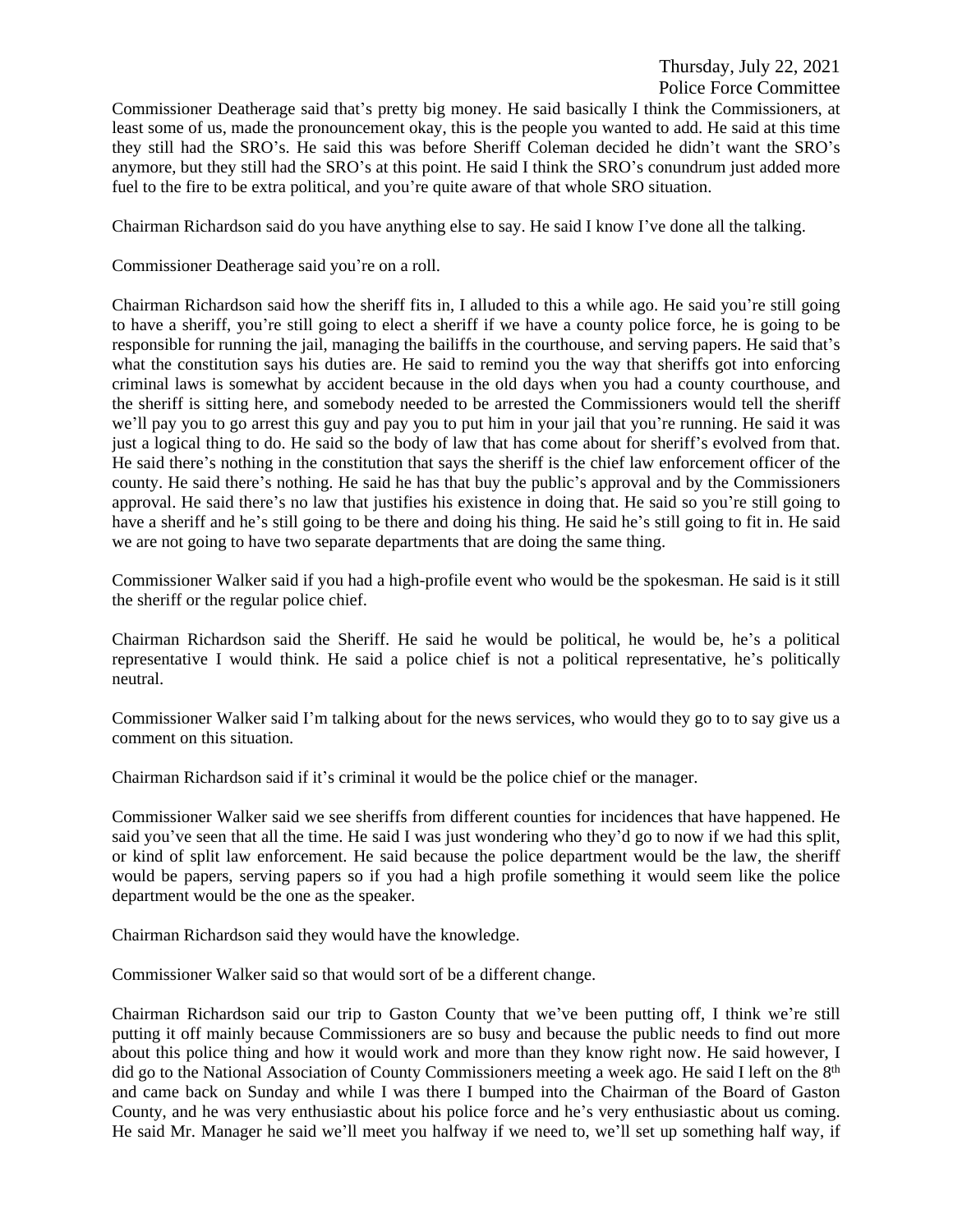you all come we want you to meet with the Commissioners. He said he was very enthusiastic, and I think you had talked with him after I went home so they are very interested. He said they like their police force; they like the way it works, and he said back in the early days when they were thinking about starting it we had a lot of experts come and talk to us about this and we could not find a reason not to do this when all was said and done. He said so that trip will be coming up, we can talk about it more at the next meeting.

Mr. Alligood said if you all could come up with some dates that would be the next jumping off point for us. He said I just need some dates to try and coordinate with them. He said otherwise we're just kind of scrambling because they don't know when. He said so if you all could come up with some dates for us, a couple weeks, I don't know. He said take a look at your calendars and give us some dates so we can try to formalize that with them.

Chairman Richardson said we can talk amongst ourselves and see what we can come up with. He said I know Commissioner Walker is busy, Commissioner Deatherage is busy and I'm busy. He said it seems like we're the three working Commissioners. He said our future meeting date, I think the Clerk has proposed a date, the 26<sup>th</sup> of August.

Commissioner Walker said fine with me.

Commissioner Deatherage said yeah.

Commissioner Richardson said the next thing, and I haven't asked you, is there any new business or anything any Commissioner wants to bring up, say, discuss.

Commissioner Walker said I'm good.

Commissioner Deatherage said Chairman Richardson, I defer to you.

Chairman Richardson said well, I mean, I feel uneasy. He said this is something that we encourage the public to come to these meetings. He said we encourage the public to watch what's going on with this. He said we encourage the public to investigate this. He said I encourage the public, listen to this, you want to hear something odd, look up the Magna Carta and read it. He said it will give you a great insight into what goes on. He said we have one person that you go to for justice. He said that is not democracy. He said we do not need that. He said it has caused as many problems as it has solved if you look at it. He said there's a sheriff every year that goes to jail somewhere in the State of North Carolina. He said almost every year. He said it's a lot, they seize a lot of power and I want to go back to Eddie Caldwell, one of the points I wanted to make about Eddie Caldwell. He said one of the reasons that he is paid so much money and he's such a great hero with all these sheriff's is he's figured out how to raise money for them by sending out these letters that says these dirty old County Commissioners aren't funding me and you have to pony up if you want justice in this County. He said that is false. He said the other thing that Eddie Caldwell does that is a serious problem, well two things, where do they spend that money. He said we really don't know but number two, where do they get \$250,000 to \$300,000 to pay Eddie Caldwell's salary. He said where's that money, how do they generate that money. He said number three, every time you get ready to buy something you find out the sheriff's association is involved in it somehow, so I know from my business experience a lot of these associations dump money into them in order to get their best wishes, in order that nothing really bad happens. He said I remember working for a company one time, and it was a Los Angeles Rubber Group, that's what it was called, and we were making a product that went into rubber goods. He said it was \$2,500 and I said I'm not approving \$2,500 to those guys. He said this was back in the 60's. He said \$2,500 then would be \$10,000 today and I said I'm not approving it. He said finally our salesman came to me and said look, this is how this works, if we don't give them \$2,500 we will be put on a list, and we won't be selling very much stuff. He said they will go to our competitors and load up with then and they will deny us, so if we don't pay it. He said I asked what do they use this money for, parties and whatever. He said so you've got the same kind of thing going on with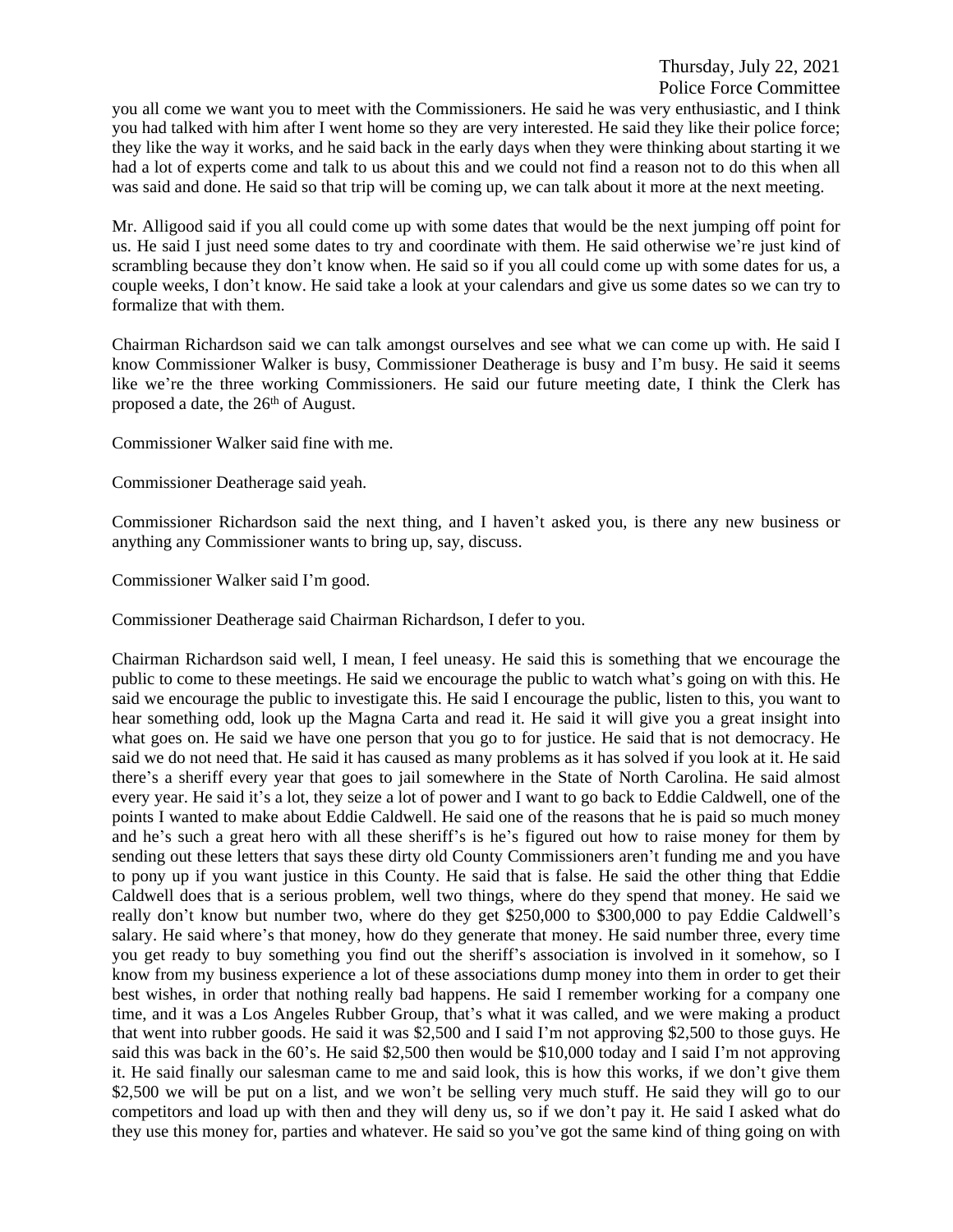Thursday, July 22, 2021

Police Force Committee

the Sheriff's Association, it's just that nobody will investigate it, and nobody will write about it. He said keep all this stuff in mind as we go through this. He said we need to clean ourselves up. He said read the magna carta, you'll see what was going on then and you'll see that a lot of that is back to going on today. He said does anyone have anything they want to say before I ask for adjournment. He said Mr. Manager.

Mr. Alligood said just whenever you are ready to give us some dates we'll reach out to Gaston County and see if we can't make this happen.

Chairman Richardson said by next month we need to, by our next meeting next month we need to come up with a date. He said I've drug my feet on this as much as anyone else but we need to go ahead and do it.

Ms. Dot Moate said I wanted to ask you if at the next meeting you could come up with some comparable figures of what we're paying for the Sheriff now versus what we will be paying if we have a police force and a sheriff.

Chairman Richardson said we will certainly take it under advisement. He said it's going to be hard to do.

Ms. Moate said an example, I know it would not be exact, but we need to get some semblance on what our extra cost is going to be.

Chairman Richardson said there won't be an extra cost, I can tell you that. He said I already know how much this guy; I already know how much has been wasted since I've been here. He said I know how much money Sheriff Coleman is wasting on unnecessary overtime.

Ms. Moate said that might be, but the citizenry does not know what you're talking about when you say he will get X dollars, or however much it has to be, and the police department has to get paid. She said give us an idea.

Chairman Richardson said we can do that split and I think we can say what, very easily, what we're paying for dispatch and what we're paying for the jail and for bailiffs. He said we can pick that stuff out. He said the rest of it would be sheriff's expense and I would be delighted to tell you where Sheriff Coleman has been wasting money.

Ms. Moate said you can also get information from the County that you're going to visit as to how their costs are.

Chairman Richardson said yeah but that will be after the next meeting. He said we can give you some comparable numbers.

Commissioner Deatherage said can I add something, this probably won't happen in the future, going with a police department, unless you have a different makeup of Commissioners up here. He said I think this group right here is just laying the groundwork. He said if you have a different makeup of Commissioners, the people that manage the money in Beaufort County that are supposed to provide oversight and budget and policy, those commissioners will have the skills to keep costs at zero. He said I can't see any adjustment upward or I'm not going to be a party to it. He said that's my opinion.

Commissioner Walker said that was my intent about the deputies because it sounds like we would just roll deputies to the police side, and it would just be a wash.

Ms. Moate said my question was you've had a lot of discussion but never come up with anything that is a semblance of what the additional cost might be. She said you say there won't be any additional costs, but I haven't been convinced of that.